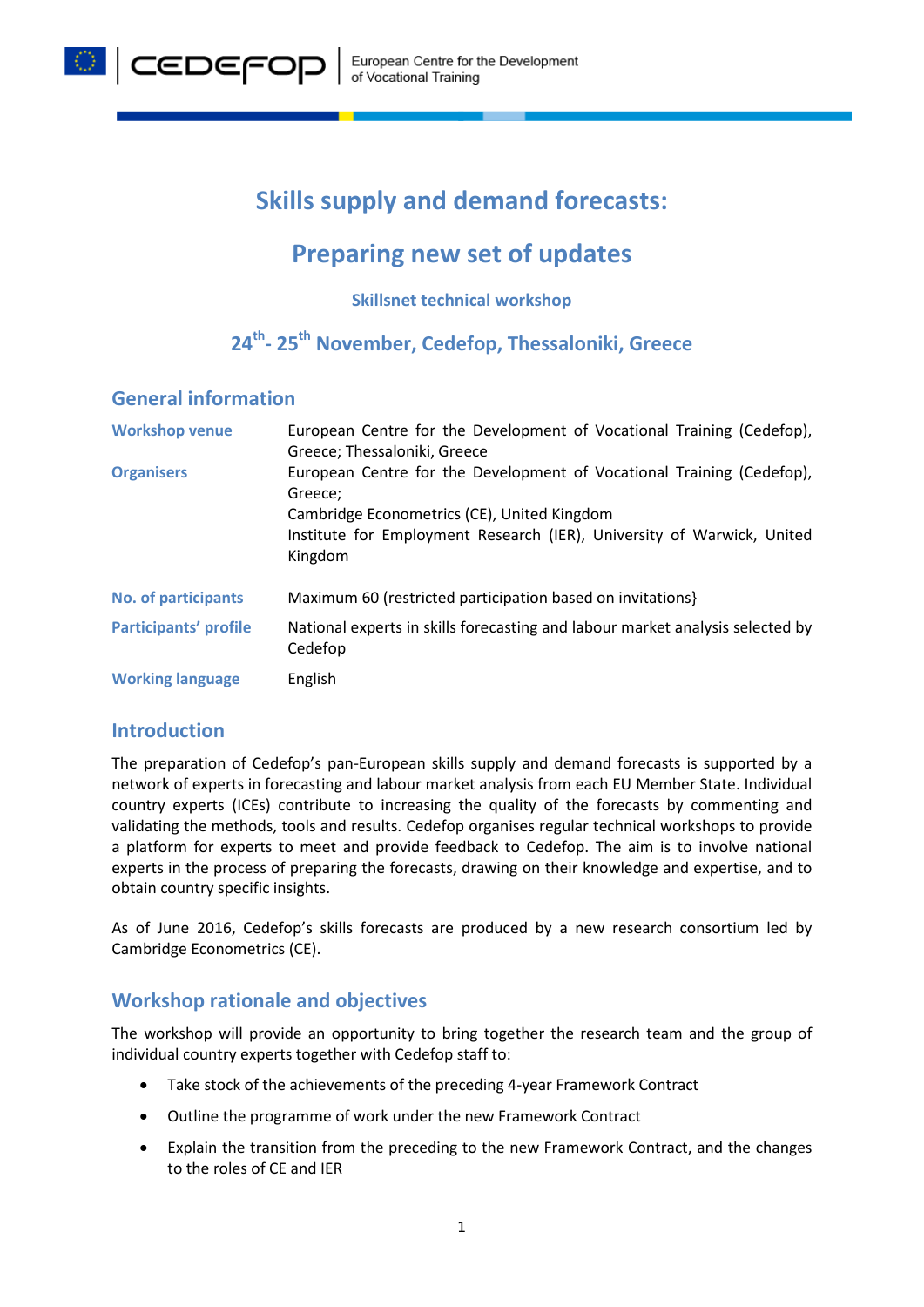- Present key aspects of the new work programme and how they are intended to improve upon the existing approach
- Discuss how to extend and improve the dissemination of and engagement with the outputs of the research

### **Workshop structure and methods of working**

The workshop will be organised as a series of presentations and discussions. Background notes will be circulated in advance. These will be prepared by team members so that participants are informed on the key issues to be debated. The aim of the sessions is to develop a focussed dialogue with individual country experts, facilitated by the research team and reported upon by the CGEs.

## **Agenda**

|                 | <b>Thursday 24<sup>th</sup> November</b>                                                    |
|-----------------|---------------------------------------------------------------------------------------------|
|                 | 09:30-10:00 Arrival and registration                                                        |
|                 | <b>Chair: Ilias Livanos</b>                                                                 |
| $10:00 - 10:30$ | <b>Welcome and opening</b>                                                                  |
|                 | Pascaline Descy (Cedefop - Head of Department for Skills and Labour Market)                 |
|                 | Rachel Beaven (CE - Research team leader)                                                   |
| $10:30 - 11:30$ | Session 1: Understanding the past and anticipating the future                               |
|                 | Achievements made in the last four years                                                    |
|                 | Rob Wilson (IER) and Vladimir Kvetan (Cedefop)                                              |
|                 | Overview of the new work plan (Rachel)<br>$\bullet$<br>Rachel Beaven (CE)                   |
| $11:30 - 12:00$ | <b>Coffee break</b>                                                                         |
|                 |                                                                                             |
| $12:00 - 13:30$ | Session 2: Closer look on the roadmap                                                       |
|                 | Potential impacts of Brexit and other macroeconomic issues<br>$\bullet$                     |
|                 | Rachel Beaven and Eva Alexandri (CE)                                                        |
|                 | Moving towards detailed analysis of occupations - use of expert opinion<br>Rob Wilson (IER) |
|                 | Analysis of the EU LFS focusing on detailed analysis of occupations<br>$\bullet$            |
|                 | Terry Ward and Robert Stehrer (Alphametrics)                                                |
| $13:30 - 14:30$ | Lunch                                                                                       |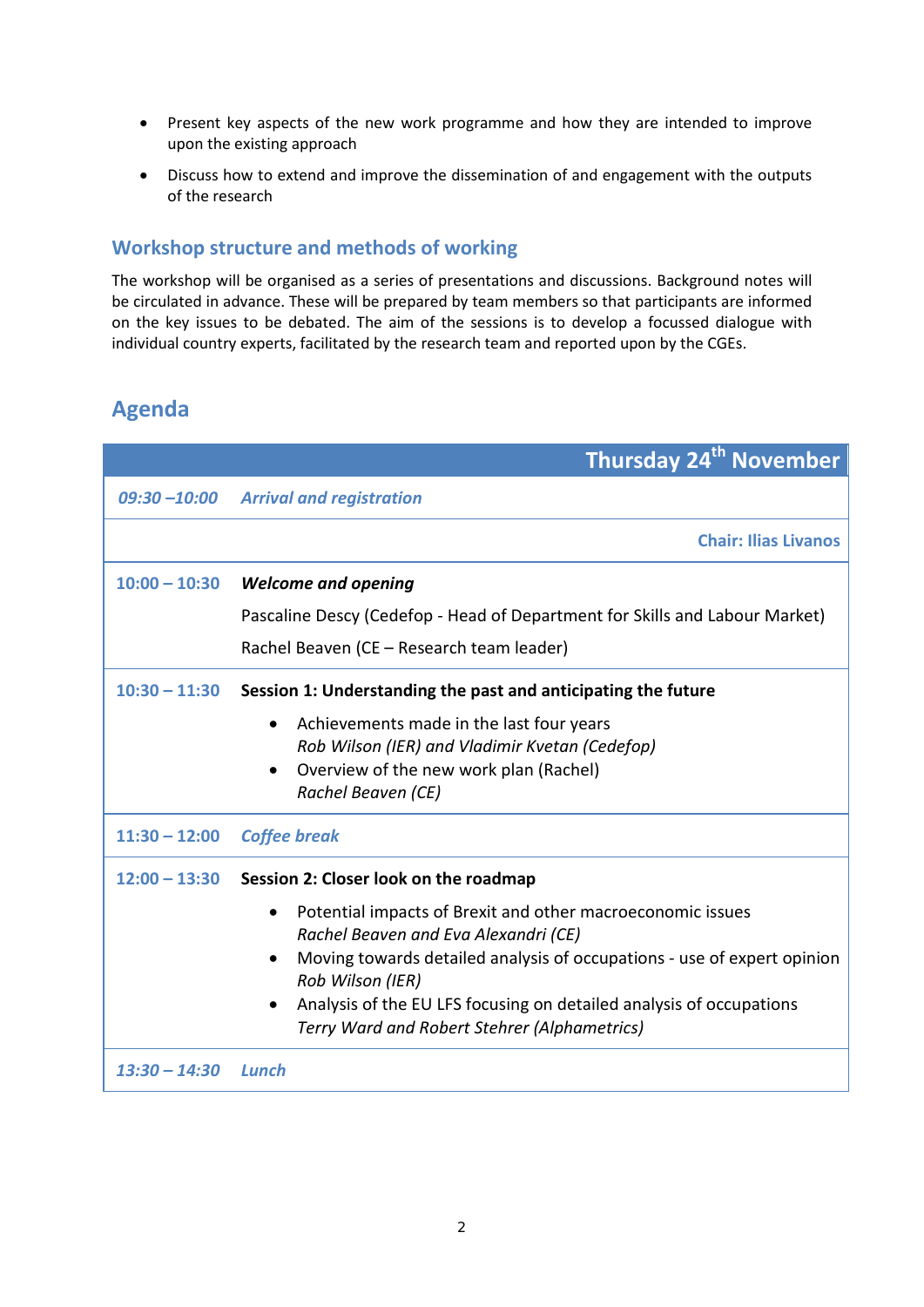|                 | <b>Chair:</b> Vladimir Kvetan                                                            |  |
|-----------------|------------------------------------------------------------------------------------------|--|
| $14:30 - 16:00$ | Session 3: Discussing the new work programme                                             |  |
|                 | Country groups discussions facilitated by CGEs focussing on following topics:            |  |
|                 | Impact of Brexit and shocks to EU economy                                                |  |
|                 | Expert input on detailed analysis of occupations                                         |  |
|                 | Remaining elements of work                                                               |  |
| $16:00 - 16:30$ | <b>Coffee break</b>                                                                      |  |
|                 | $16:30 - 17:30$ Session 4: Final look back                                               |  |
|                 | Using CGE methods for the assessment of skills mismatch<br>$\bullet$<br>Rob Wilson (IER) |  |
|                 | Skills mismatch and imbalances (review of the approach)<br>$\bullet$                     |  |
|                 | Ben Kriechel (Economix)                                                                  |  |
| 17:30           | <b>End of day 1</b>                                                                      |  |
| 20:00           | Dinner                                                                                   |  |